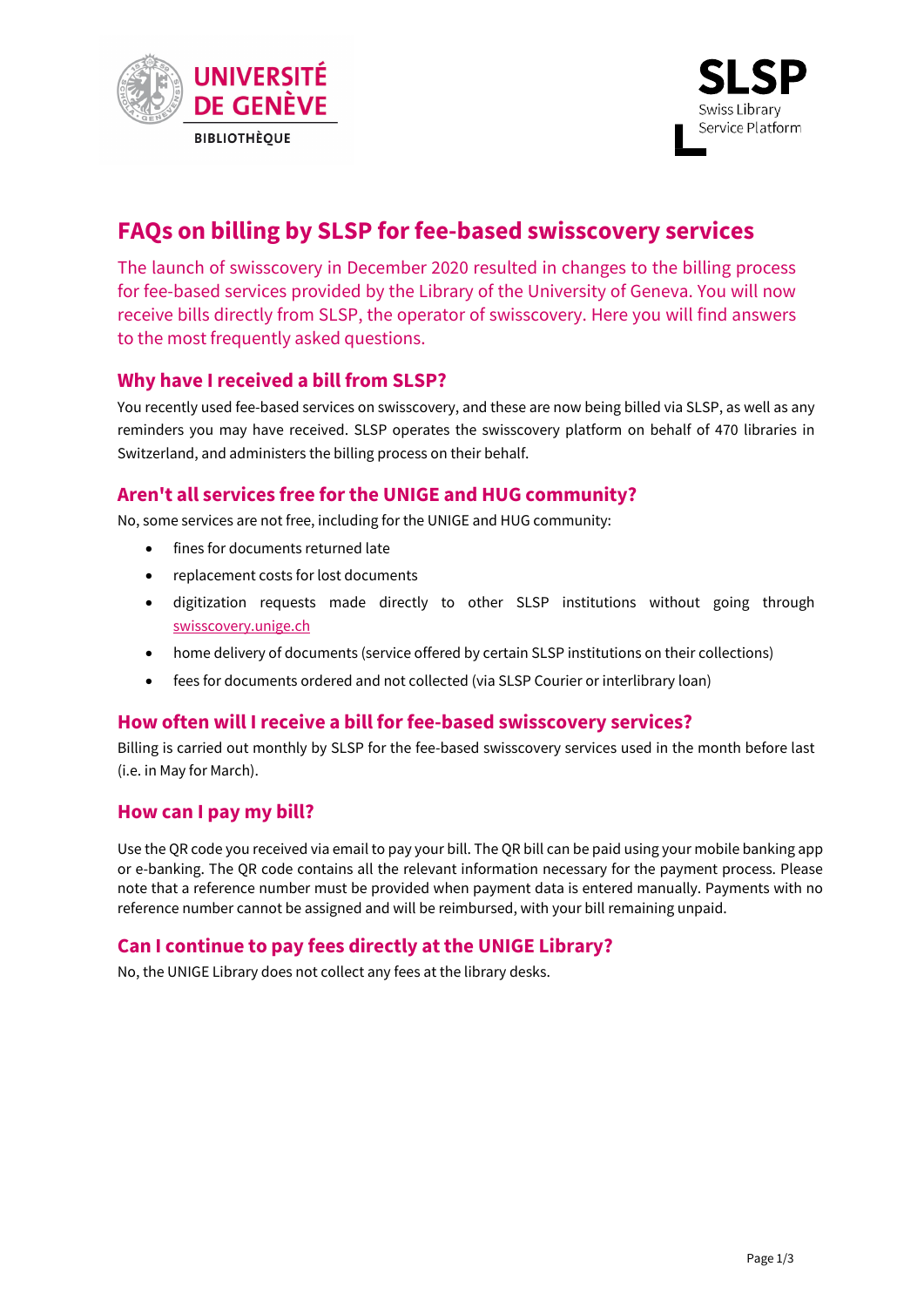



## **Who can I contact if something's wrong with my bill?**

If you have any questions regarding individual items on your bill, contact the library responsible for the item directly. Complaints are accepted by the library responsible within 30 days following dispatch of the bill. For questions related to the fees generated by the UNIGE Library, you can address your requests to:

| Uni Arve     | biblio-arve@unige.ch          |
|--------------|-------------------------------|
| Uni Bastions | biblio-bastions-pret@unige.ch |
| Uni CMU      | biblio-cmu@unige.ch           |
| Uni Mail     | biblio-mail-pret@unige.ch     |

The UNIGE Library **cannot intervene in any way on fees generated by other institutions: we do not have access to this information.**

### **Why are services from different libraries listed on the bill?**

SLSP produces a collective bill for all libraries affiliated with swisscovery. The invoice shows from which library the relevant service was obtained. It may be the case that services from certain libraries are not included as they are not part of swisscovery and/or the services are billed by the library directly. **The UNIGE Library can only intervene on charges generated within the institution. In the case of charges generated by another library, it is necessary to contact that library directly.**

#### **My contact details are incorrect. How can I correct them?**

Your personal data (e.g. postal address, email address for billing) must be corrected directly in your SWITCH edu-ID account. The libraries cannot process your personal details. Bills are issued via email, and contain your preferred postal address, which you can enter on the registration platform. You can choose whether to use your office or private address as your preferred postal address (swisscovery - managing library cards). In the case of an *Institutional Account* please send an email to [swisscovery@slsp.ch,](mailto:swisscovery@slsp.ch) as these accounts cannot be managed via a SWITCH edu-ID account.

### **What happens if I don't pay a bill?**

If no payment is received by SLSP by the payment deadline, a reminder will be issued. If this reminder is ignored, a final reminder will be issued after 30 days. If the bill remains unpaid, the library where the fees were incurred reserves the right to temporarily block your access to swisscovery until payment has been made (suspension of borrowing, requesting, etc.). In addition, the UNIGE Library reserves the right to take legal action in accordance with it[s Règlement d'utilisation des collections](https://www.unige.ch/biblio/files/7916/0794/3141/Reglement_utilisation_collections_BUNIGE_20201209.pdf) (only in French).